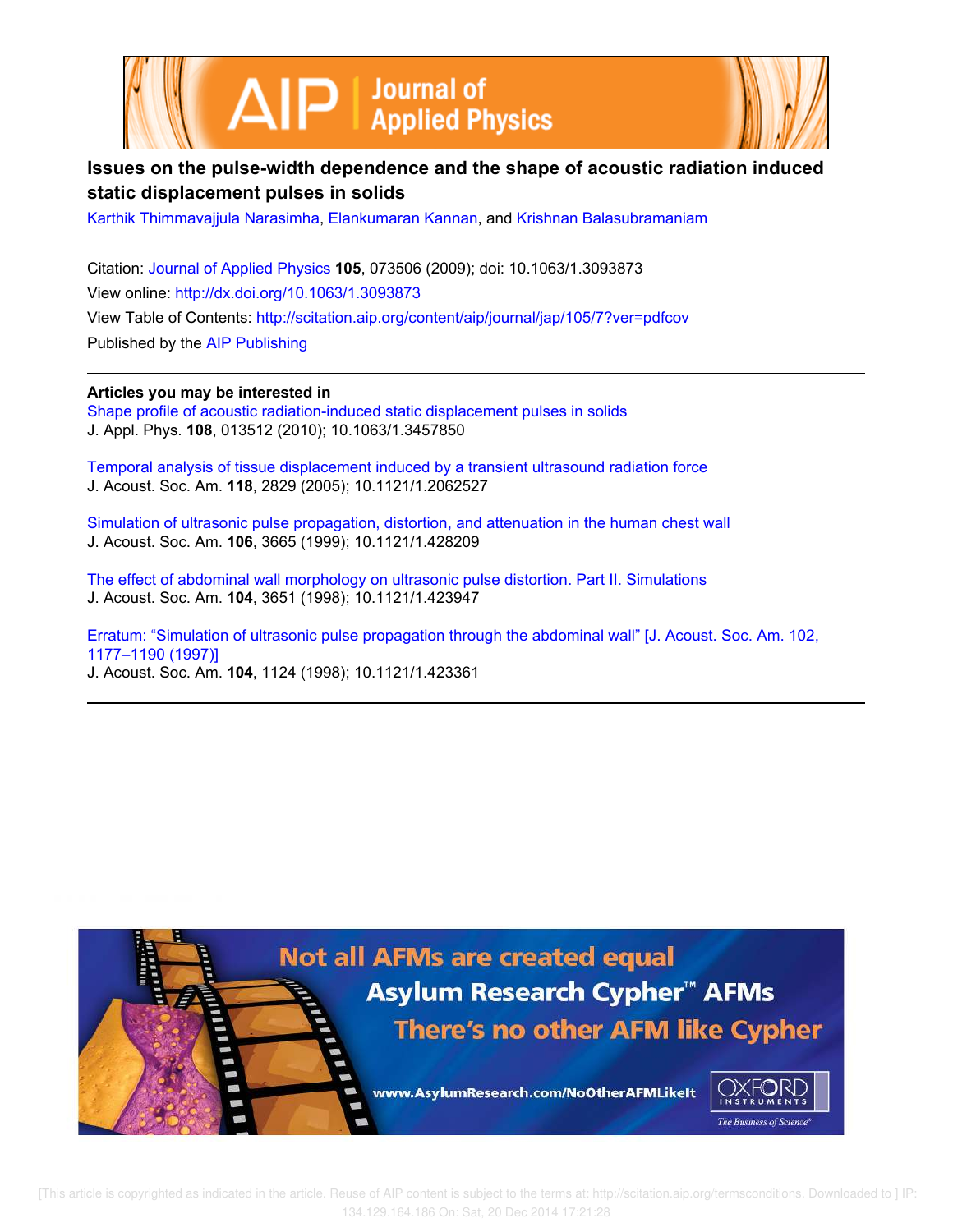# **Issues on the pulse-width dependence and the shape of acoustic radiation induced static displacement pulses in solids**

Karthik Thimmavajjula Narasimha, Elankumaran Kannan,<sup>a)</sup> and Krishnan Balasubramaniam<sup>b</sup> *Department of Mechanical Engineering and Center for Nondestructive Evaluation, Indian Institute of Technology Madras, Chennai 600036, India*

Received 30 July 2008; accepted 2 February 2009; published online 3 April 2009-

Recent experimental results showing the pulse width independence and the flat topped shape of static displacement generated during finite amplitude sinusoidal ultrasonic tone burst propagation in solids and the contradicting previous results reported in the literature are considered. The pulse width independence is analytically confirmed and the flat topped shape is explained by considering the progressive spatial and time domain shapes of the static strain and displacement pulses. A numerical simulation of the finite amplitude longitudinal ultrasonic wave propagation in solids has been performed to further verify the pulse width independence of the static displacement pulse. © 2009 American Institute of Physics. [DOI: 10.1063/1.3093873]

## **I. INTRODUCTION**

The field of nonlinear ultrasonics, which uses finite amplitude sinusoidal ultrasonic tone burst propagation in solids, has been witnessing an increased attention over the past few decades owing to its ability to discern microstructural features. $1-6$  On the time scale of microseconds, which is the typical order of the width of the tone bursts used in this case, lattice anharmonicity, dislocations, and various dislocation arrangements are responsible for the nonlinearities in the material, the distortion of the wave and consequent generation of the higher order harmonics, and the static displacement. In general, nonlinear ultrasonics relies on measuring the nonlinearity parameter evaluated from the generated second harmonic during the finite amplitude longitudinal propagation of an ultrasonic tone burst in solids.<sup>6</sup> Although nonlinearity parameter can be measured using the conventional harmonic generation technique, measuring it using static displacement generation experiments<sup>7</sup> offers the advantage of being cost effective by cutting down on the receiver side instrumentation. Further the nonlinearity parameter can be measured in the time domain as against frequency domain measurements in harmonic generation experiments.<sup>7</sup> It can be seen that recently considerable attention is being devoted in measuring the static displacement to utilize this technique to measure nonlinearity parameter. $7-9$ 

The phenomenon of the static displacement generation in solids during the finite amplitude sinusoidal ultrasonic wave propagation was originally studied by Thurston and Shapiro $10^{10}$  and later explored theoretically by Cantrell<sup>11</sup> and experimentally by Yost and Cantrell.<sup>12</sup> Cantrell's<sup>11</sup> analytical treatment of the generation of the static displacement predicts that it varies as the square of the input amplitude, frequency of the wave, and linearly with the material nonlinearity parameter and also the width of the tone burst. These

predictions have been verified experimentally by Yost and Cantrell.<sup>12</sup> Further, they analytically derived and verified experimentally that the shape of the static displacement pulse as received on the receiver side is a right triangle in the time domain. However, the tone burst dependence of the static displacement and the shape of the static displacement pulse as reported by Yost and Cantrell<sup>12</sup> were recently refuted by Jacob et al.<sup>8</sup> based on their experimental observations. Their systematic experiments reveal that the right triangular shape of the static displacement observed by Yost and Cantrell<sup>12</sup> could be due to the low pass filter used in the receiver instrumentation to extract the static displacement. They have also shown that by choosing an appropriate low pass filter, one can extract the true static displacement that depends on the distance of propagation rather than on the width of the tone burst and is flat topped in shape. Very recently, Cantrell<sup>9</sup> explained the results of Jacob *et al.*<sup>8</sup> by suggesting that the diffraction effects due to the laser spot size in the detection system of Jacob *et al.*,<sup>8</sup> attenuation in polycrystalline material used by them and dispersive nature of the medium could have caused the static displacement to be of rectangular (flat topped) shape in their experiments. Cantrell<sup>9</sup> asserted that although the static displacement pulse reaches the receiver end as a right triangular pulse, the detection system used could make it a rectangular (flat topped) pulse. Since the effects of attenuation, dispersion, and diffraction were absent in the experiments of Yost and Cantrell, $^{12}$  Cantrell asserted that they could extract the static displacement as predicted by the model of Cantrell<sup>11</sup> and Yost and Cantrell.<sup>12</sup>

However our research in this aspect proves that even for such a medium such as silicon, which is nonattenuating and is nondispersive, the static displacement reaches the receiver end as a flat topped signal and not as a right triangular signal in the time domain and is independent of the width of the tone burst. The present article is concerned with the analytical proof of the same. To independently prove the point of pulse width independence of the static displacement pulses, numerical simulations have been carried out using finite dif-

a)Presently at RKM Vivekananda College, Chennai-600 004, India.

b)Author to whom correspondence should be addressed. Electronic mail: balas@iitm.ac.in.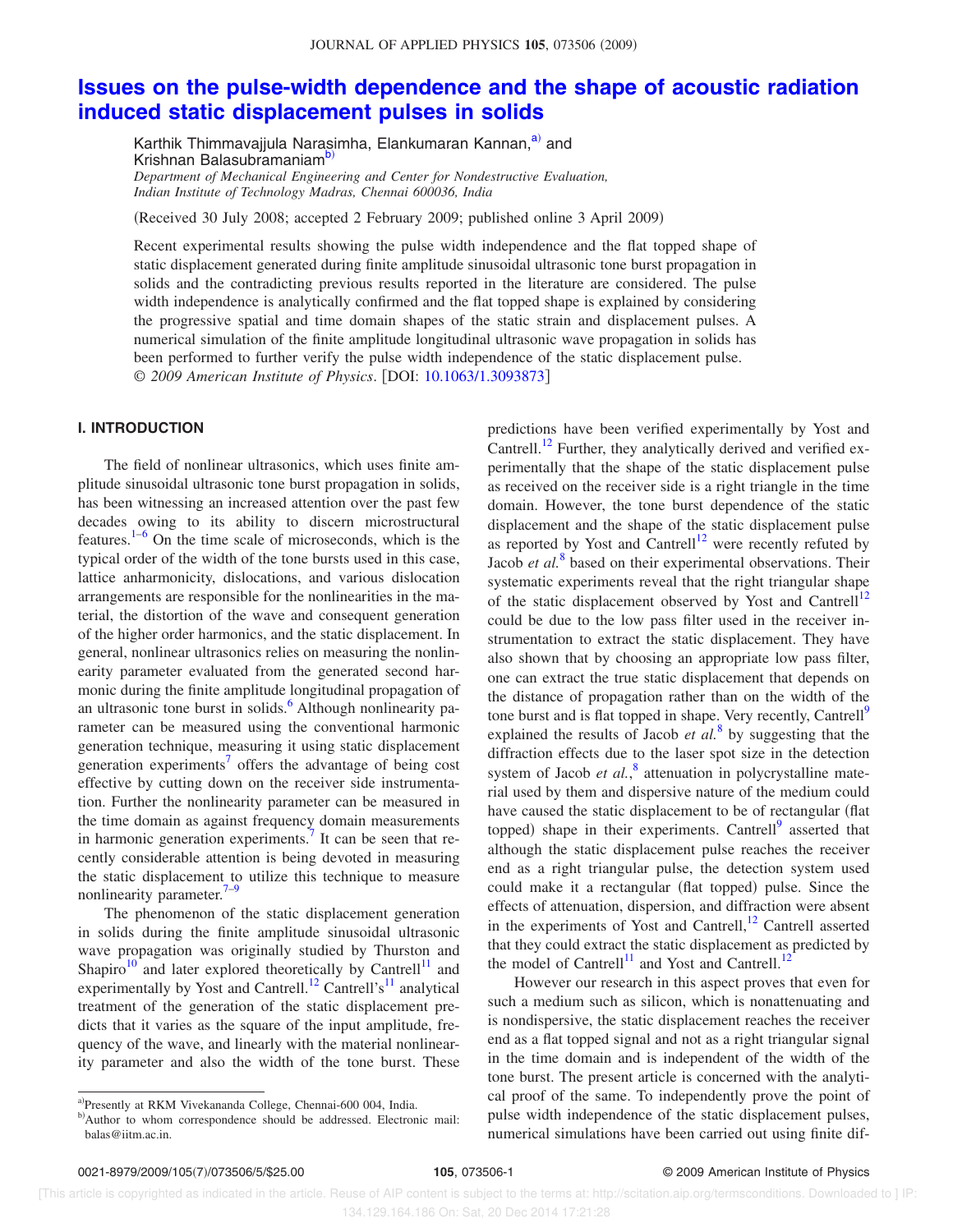ference time domain approach which simulates the propagation of the wave in the solid and does not include any effects of wave dispersion, attenuation, and diffraction in the detection system.

#### **II. ANALYTICAL FORMULATION**

In the one dimensional form, the equation governing the propagation of the finite amplitude ultrasonic wave in a solid is given by

$$
\rho \frac{\partial^2 u}{\partial t^2} = E \frac{\partial^2 u}{\partial x^2} \left( 1 - \beta \frac{\partial u}{\partial x} \right). \tag{1}
$$

Following the particle velocity solution, Yost and Cantrell<sup>12</sup> solved the above equation to derive the expression for the generated static strain. Their analytical formulation asserts that the wave propagation results in the propagation of a flat topped strain pulse within the spatial extent of the wave and is given by

$$
\left\langle \frac{\partial u}{\partial x} \right\rangle = \frac{1}{8} \beta k^2 (u_0)^2.
$$
 (2)

Integrating the above equation with respect to the spatial coordinate, Yost and Cantrell<sup>12</sup> showed that the output static displacement pulse would be in the shape of a right triangle. They further suggested that as the static displacement pulse approaches the receiving end of the sample, the maximum displacement amplitude of the pulse arrives first. This would result in a mirror image of the static displacement waveform, as given in Fig.  $2$  in the work of Yost and Cantrell.<sup>12</sup> Further, they reported that the measured static displacement pulse on the receiver end using a capacitive detector-low pass filter arrangement was right triangular in shape whose peak amplitude varies linearly with the pulse width of the tone burst.

Yost and Cantrell<sup>12</sup> and Cantrell<sup>9</sup> suggested that the static displacement pulse grows in magnitude over the spatial extent of the tone burst where the energy  $(E)$  is nonzero and hence is dependent only on the width of the tone burst and not on the distance of propagation. While the static displacement grows in magnitude only over the spatial extent of the wave where  $E \neq 0$ , the fact that has been ignored in their derivations is that the trailing end of the wave has a nonzero static displacement value once the static displacement pulse leaves the transmitter and consequently the leading edge would grow in magnitude. By taking into account the static displacement at the trailing end of the wave to the integration carried out with respect to the spatial domain in Eq.  $(2)$ , one can find that the static displacement depends on the distance of propagation. The derivations are presented in the following.

Let us assume that *l* is the spatial extent of the tone burst and that the wave is currently confined to the region  $x_0 \leq x$  $\leq x_0 + l$  for some  $x_0$ . Following the formula for the equation of a straight line,  $y(x)=y(x_0)+\int_{x_0}^x$  $\int_{x_0}^{x}$ (slope)*dx* [where *y*(*x*) is the ordinate at abscissa *x* and slope is the slope of the straight line.

The static displacement,  $dc(x)$ , for  $x_0 \le x \le x_0 + l$  can be evaluated as



FIG. 1. The static strain pulse in the spatial domain at three different instants of time.

$$
dc(x) = dc(x_0) + \int_{x_0}^x \left\langle \frac{\partial u}{\partial x} \right\rangle dx.
$$
 (3)

It needs to be noted that  $dc(x)$  is the value of the static displacement to be taken in the time interval  $t_0 \le t \le t_0 + t_{pw}$ (where  $t_{pw}$  is the width of the tone burst and  $t_0$  is the instant of time when the pulse arrives at the location  $x$ ) in which it is defined, i.e., essentially over nonzero values of the energy *(E)* as suggested by Cantrell.<sup>9</sup> For  $t \in [t_0, t_0 + t_{pw}]$ ,  $dc(x) \equiv 0$ .

Let us consider the three cases, as shown in Fig. 1, with  $0 \le x_{01} \le l$  and  $x_{01} \le x_{02} \le x_{01} + l$ . It will now be shown that the static displacement for  $x \in [0, l]$ ,  $x \in [x_{01}, x_{01} + l]$ , and *x*  $\in$  [ $x_{02}$ , $x_{02}$ +*l*] is given by

$$
dc(x) = \frac{1}{8}\beta k^2 (P_j)_0^2 x.
$$
 (4)

*Case I*. Initially consider the case when the strain pulse is as shown in Fig. 1(a). In this case,  $x_0=0$  and  $dc(0)=0$ under the condition of a pure input sinusoidal wave with no static displacement) and hence

$$
dc(x) = \int_0^x \left\langle \frac{\partial u}{\partial x} \right\rangle dx = \frac{1}{8} \beta k^2 (P_j)_0^2 x \quad \text{for} \quad 0 \le x \le l.
$$
 (5)

Further it needs to be noted that since the strain is constant over the spatial  $(0 \le x \le l)$  and time domains (since it propagates as a flat topped pulse),  $dc(x)$  for  $t \in [t_0, t_0+t_{pw}]$  would not have any time dependence as none of the right hand side quantities has a time dependence in Eq.  $(5)$ . Thus, for each  $x \in [0, l]$ , the above equation holds for all  $t \in [t_0, t_0 + t_{pw}]$ , where  $t_0$  is the time when the wave reaches the location  $x$ .

*Case II.* Consider the case when the strain pulse is as shown in Fig.  $1(b)$ .

### Now  $dc(x)$  for this case is given by

 <sup>[</sup>This article is copyrighted as indicated in the article. Reuse of AIP content is subject to the terms at: http://scitation.aip.org/termsconditions. Downloaded to ] IP: 134.129.164.186 On: Sat, 20 Dec 2014 17:21:28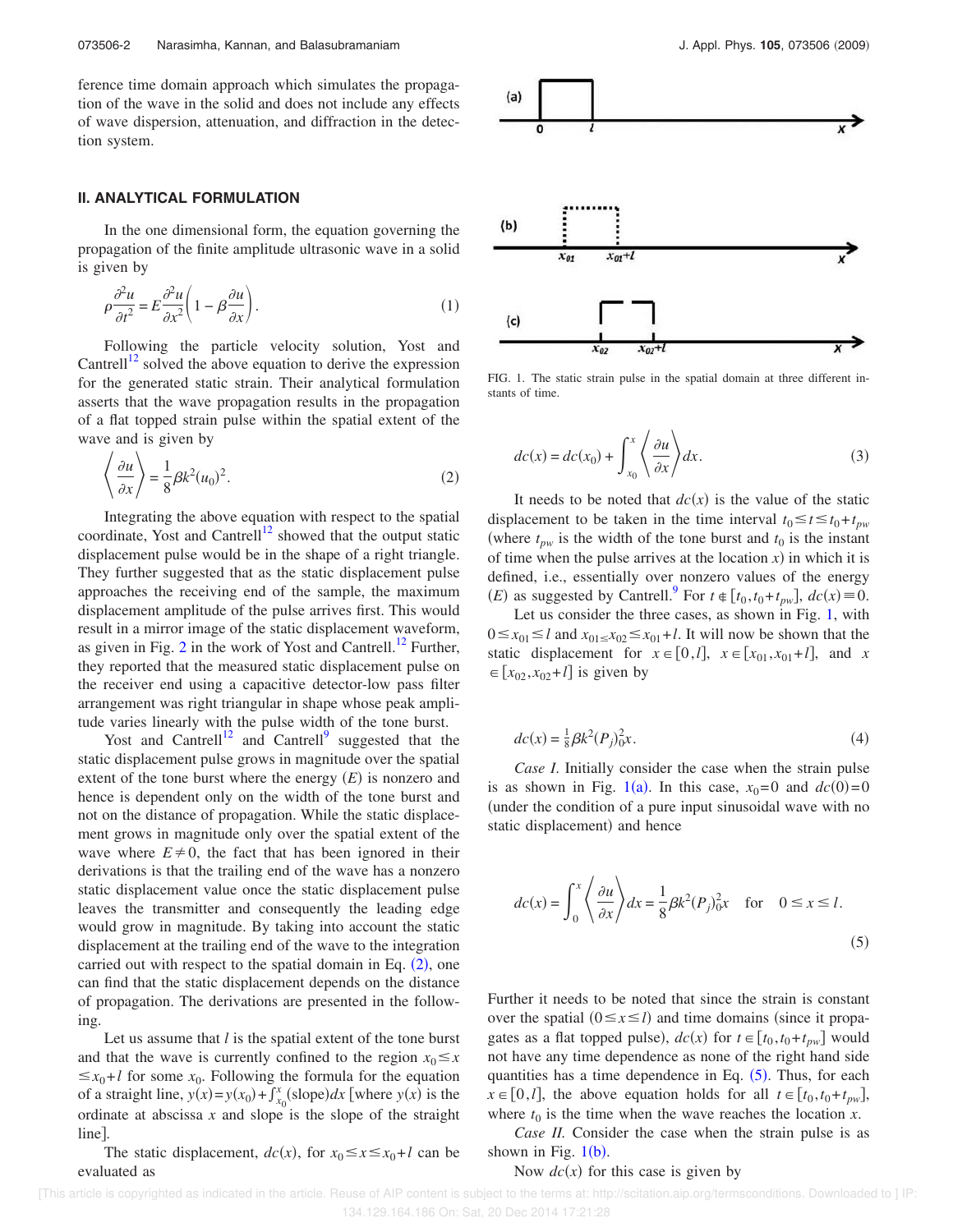$$
dc(x) = dc(x_{01}) + \int_{x_{01}}^{x} \left\langle \frac{\partial u}{\partial x} \right\rangle dx = \frac{1}{8} \beta k^2 (P_j)_{0}^{2} x_{01}
$$

$$
+ \frac{1}{8} \beta k^2 (P_j)_{0}^{2} (x - x_{01}),
$$

wherein we have used that since  $x_{01} \in [0, l]$  and since the wave has not left the point at  $x=x_{01}$  yet; from Case I,  $dc(x_{01}) = 1/8 \beta k^2 (P_j)_{0}^2 x_{01}.$ 

Hence, in this case also, it can be concluded that  $dc(x)$  $=1/8\beta k^2 (P_j)_{0}^2 x.$ 

*Case III*. Now consider the case shown in Fig. 1(c). In this case, we can write

$$
dc(x) = dc(x_{02}) + \int_{x_{02}}^{x} \left\langle \frac{\partial u}{\partial x} \right\rangle dx = \frac{1}{8} \beta k^2 (P_j)_{0}^{2} x_{02}
$$

$$
+ \frac{1}{8} \beta k^2 (P_j)_{0}^{2} (x - x_{02}).
$$

Here we used that from Case II, since  $x_{02} \in [x_{01}, x_{01} + l]$ ,  $dc(x_{02}) = 1/8\beta k^2 (P_j)_{0}^2 x_{02}$ . Hence even for this case we conclude that  $dc(x) = 1/8 \beta k^2 (P_j)_{0}^2 x$ .

It should be noted that the choices of  $x_{01}$  and  $x_{02}$  is arbitrary with the only constraint that the domains  $[0, l]$  and  $[x_{01}, x_{01}+l]$  should have at least one point in common where the static strain is nonzero that is the nonzero part of the strain curves at two instants of time overlapping) with a similar constraint for the domains  $[x_{01}, x_{01}+l]$  and  $[x_{02}, x_{02}]$ +*l*. Since we chose three instances at which the strain pulses are as shown, the above derivation is valid  $\forall 0 \leq x \leq 3l$ . As a simple extension, by choosing a finite number of such domains, we can extend the above derivation and show that  $dc(x) = 1/8 \beta k^2 (P_j)_0^2 x \forall x.$ 

Thus we see that although as argued by Cantrell, $9$  the static displacement grows only in the region where  $E \neq 0$  and is zero elsewhere, due to the fact that the static displacement at the trailing end is nonzero. Once the wave leaves the transmitter the static displacement at the leading edge grows with the distance of propagation.

## **III. ON THE SPATIAL AND TIME DOMAIN SHAPES OF THE STATIC STRAIN AND DISPLACEMENT PULSES**

Yost and Cantrell $12$  and Cantrell<sup>9</sup> suggested that the shape of the static displacement pulse is a right triangle. It needs to be noted that this is in the spatial domain. From the above derivations, it is clear that when the spatial extent of the wave is lesser than the length of the sample (as is the case with all usual nonlinear ultrasonic experiments), the shape of static displacement pulse in the spatial domain is a right angled triangle until the trailing end of the wave leaves the transmitter and is trapezium once it leaves the transmitter. As the static displacement pulse reaches the receiver end, it is recorded in the time domain at the receiver by the detection system. In the following, the shape of the static displacement pulse in the time domain received at the receiver is discussed.

Consider the static displacement pulse at any given instant when the wave is in the region  $x_0 \le x \le x_{01} + l$ . The static



FIG. 2. (a) The static displacement pulse in the spatial domain. (b) The displacement pulse in the time domain as received at the receiver.

displacement is in the shape of a trapezium. as shown in Fig.  $2(a)$ . To determine the shape of the transmitted static displacement pulse as received at the receiver side, consider three representative points *a*, *b*, and *c* on the pulse in the spatial domain, as shown in Fig.  $2(a)$ . Assuming that we receive the pulse at position  $a$  (i.e.,  $a$  is the receiving end of the sample), the displacement value recorded initially will be *y*1 . The displacement at *b* will be received at *a* at a later time  $(say, t<sub>1</sub>)$ . In light of the previous discussion, it is clear that by the time this displacement at *b* reaches *a*, it increases in value to  $y_1$  and is received as  $y_1$ . Same is the case with the displacement at point  $c$  as received at  $a$  at a later time (say,  $t_2$ ). Thus although the signal is in the form of a trapezoid in the spatial domain, it is received as a flat topped signal in the time domain, as shown in Fig.  $2(b)$ . It can be concluded that although static displacement pulse is not flat topped in the spatial domain, it is received as a flat topped pulse at the receiver end in the time domain. Thus, it appears that the triangular time domain pulses observed by Yost and Cantrell<sup>12</sup> were due to the filter characteristics interfering with the measurement as suggested by the experimental results of Jacob *et al.*<sup>8</sup>

## **IV. STATIC DISPLACEMENT FROM FINITE DIFFERENCE TIME DOMAIN SIMULATION**

To further test the point of pulse width independence of the static displacement, nonlinear wave propagation in a solid when the effects of dispersion and attenuation can be neglected is numerically simulated using a finite difference time domain approach.

The discretized equation corresponding to the governing equation (1) using  $\partial u / \partial x = (u_{i+1}^t - u_{i-1}^t) / 2\Delta x$  and  $\partial^2 u / \partial x^2$  $=(u_{i+1}^t - 2u_i^t + u_{i-1}^t)/(\Delta x)$  is

$$
u_i^{t+\Delta t} = 2u_i^t - u_i^{t-\Delta t} \frac{(\Delta t)^2}{\rho(\Delta x)^2} \left[ E(u_{i+1}^t - 2u_i^t + u_{i-1}^t) - \frac{E\beta}{2\Delta x} (u_{i+1}^t - 2u_i^t + u_{i-1}^t)(u_{i+1}^t - u_{i-1}^t) \right],
$$
 (6)

where  $u_i^t$  is the displacement at time  $t$  at the *i*th node, where  $\rho$  is the density of the material,  $A$  is its area of cross section,  $\Delta t$  and  $\Delta x$  are the time step and distance between two con-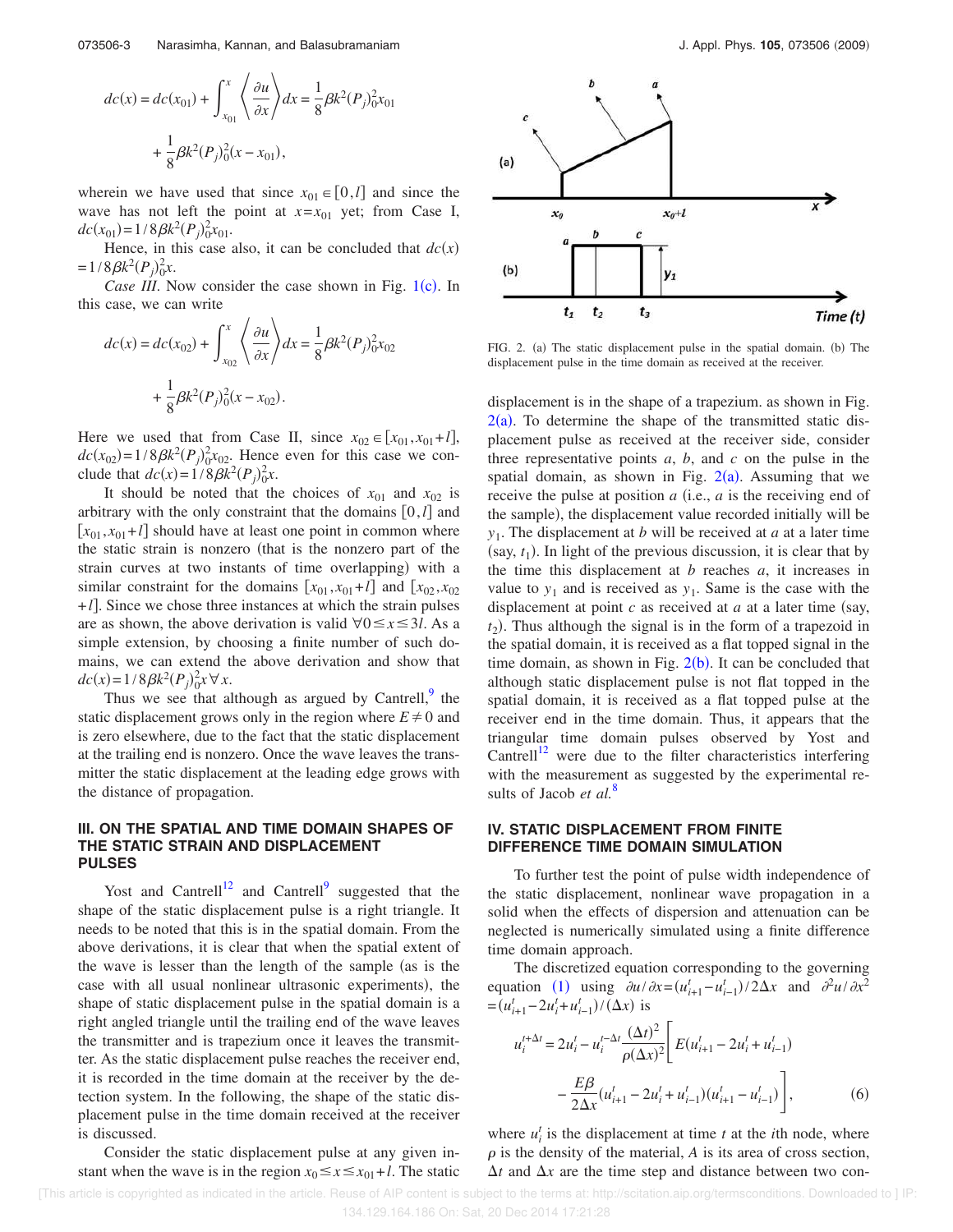TABLE I. Validating the numerical simulations using second harmonic generation (columns 2 and 3) and theory of generation of static strain pulses (columns  $4$  and  $5$ ).

| (mm) | (pm)   | Distance of propagation Second harmonic from simulations Second harmonic (analytical solution) Static strain in picostrains Static strain in picostrains<br>(pm) | (from simulations) | (Cantrell's theory) |  |
|------|--------|------------------------------------------------------------------------------------------------------------------------------------------------------------------|--------------------|---------------------|--|
| 2.5  | 1.0173 | 0.90402                                                                                                                                                          | 367.05             | 361.61              |  |
| 5    | 1.9523 | 1.808                                                                                                                                                            | 366.94             | 361.61              |  |
| 7.5  | 2.8612 | 2.7121                                                                                                                                                           | 367.1              | 361.61              |  |
| 10   | 3.772  | 3.6161                                                                                                                                                           | 367.12             | 361.61              |  |
| 12.5 | 4.6969 | 4.5201                                                                                                                                                           | 367.03             | 361.61              |  |
| 15   | 5.6146 | 5.4241                                                                                                                                                           | 366.88             | 361.61              |  |
| 17.5 | 6.5402 | 6.3281                                                                                                                                                           | 366.68             | 361.61              |  |
| 20   | 7.4639 | 7.2321                                                                                                                                                           | 366.48             | 361.61              |  |
| 22.5 | 8.3805 | 8.1362                                                                                                                                                           | 367.24             | 361.61              |  |
| 25   | 9.2987 | 9.0402                                                                                                                                                           | 367.32             | 361.61              |  |
| 27.5 | 10.21  | 9.9442                                                                                                                                                           | 367.46             | 361.61              |  |
| 30   | 11.124 | 10.848                                                                                                                                                           | 367.51             | 361.61              |  |

secutive nodes in the discretization scheme, respectively, and  $E$  and  $\beta$  are the second order elastic constant and the nonlinearity parameter of the material, respectively. The boundary condition  $u_1^t$  is evaluated using the sinusoidal tone burst equation

$$
u_1^t = A \sin(\omega t) \quad \text{for} \quad t \in [0, nt_0] = 0 \quad \text{otherwise}, \tag{7}
$$

where  $t_0$  is the time period, A is the input amplitude,  $\omega$  is the frequency, and *n* is the number of cycles in the tone burst. A computer code has been written to carry out these simulations.

To validate the simulations, they were verified for the magnitude of the generated second harmonic. Following the analytical solution for the second harmonic by Hikata *et al.*, <sup>13</sup> the second harmonic obtained by taking the fast Fourier transform of the displacement profiles from simulation results were compared with the analytical solution for various values of the input parameters (input amplitude, frequency, nonlinearity parameter, and distance of propagation). The numerical and analytical values are found to be in close agreement. Table I (columns 2 and 3) show a typical comparison of the same.

The static strain values from the simulations were evaluated from the fast Fourier transform of the simulated strain profiles. These values were compared with the ones obtained using Yost and Cantrell's<sup>12</sup> equation for the static strain by plugging in the values of the input parameters in the right hand side of the Eq.  $(2)$ . The simulated values and the analytical values are in close agreement within about 2% error, thus suggesting the fact that simulations are in excellent agreement with the strain pulse equations derived by Cantrell.<sup>11</sup> A typical comparison is shown in Table I (columns  $4$  and  $5$ ).

However, the results are different when we consider the static displacement. Once above discussed validations were done, the simulations were then carried out for different widths of the pulse width of the tone burst. The generated static displacement values for different pulse widths of the tone burst were compared for various values of the input parameters. A typical comparison for various distances of propagation is shown in Table  $II$ . It can be seen that the generated static displacement values are independent of the width of the tone burst. Figure 3 shows the plot of the generated static displacement with the distance of propagation for  $\beta = 30$ ,  $A = 10$  nm,  $f = 0.796$  MHz,  $E = 70$  GPa, and density of the material  $(\rho) = 2700 \text{ kg/m}^3$ . It can be seen from the figure that the static displacement generated varies linearly with the distance of propagation. This has been verified for various values of the input parameters.

Therefore, we find that the numerical simulation of the finite amplitude ultrasonic tone burst propagation in solids also suggests the pulse width independence of static displacement. This is in accordance with the experimental evidence by Jacob *et al.*<sup>8</sup> and the analytical model proposed in this article. Our simulation results are an additional proof for the pulse width independence of the static displacement. The analytical model presented in this article and the numerical simulations further suggest that the results of Yost and Cantrell<sup>12</sup> could be due to the filter characteristics interfering with the measurement as suggested by Jacob *et al.*<sup>8</sup>

TABLE II. Invariance of the static displacement with the burst width of the tone burst (represented as number of cycles) and comparison with the theoretical model presented in this article.

| Distance of propagation<br>(mm) | Static displacement from theory<br>(pm) | Static displacement<br>$(12 \text{ cycles})$ (pm) | Static displacement<br>$(16 \text{ cycles})$ (pm) | Static displacement<br>$(20 \text{ cycles})$ (pm) | Static displacement<br>$(24 \text{ cycles})$ (pm) |
|---------------------------------|-----------------------------------------|---------------------------------------------------|---------------------------------------------------|---------------------------------------------------|---------------------------------------------------|
| 2.5                             | 0.90402                                 | 1.0065                                            | 0.94767                                           | 0.92755                                           | 0.91887                                           |
|                                 | .808                                    | 1.6186                                            | 1.7345                                            | 1.7744                                            | 1.7916                                            |
| 7.5                             | 2.7121                                  | 2.5992                                            | 2.6623                                            | 2.692                                             | 2.7049                                            |
| 10                              | 3.6161                                  | 3.5576                                            | 3.6001                                            | 3.6147                                            | 3.621                                             |
| 12.5                            | 4.5201                                  | 4.4935                                            | 4.5192                                            | 4.528                                             | 4.5318                                            |

 [This article is copyrighted as indicated in the article. Reuse of AIP content is subject to the terms at: http://scitation.aip.org/termsconditions. Downloaded to ] IP: 134.129.164.186 On: Sat, 20 Dec 2014 17:21:28